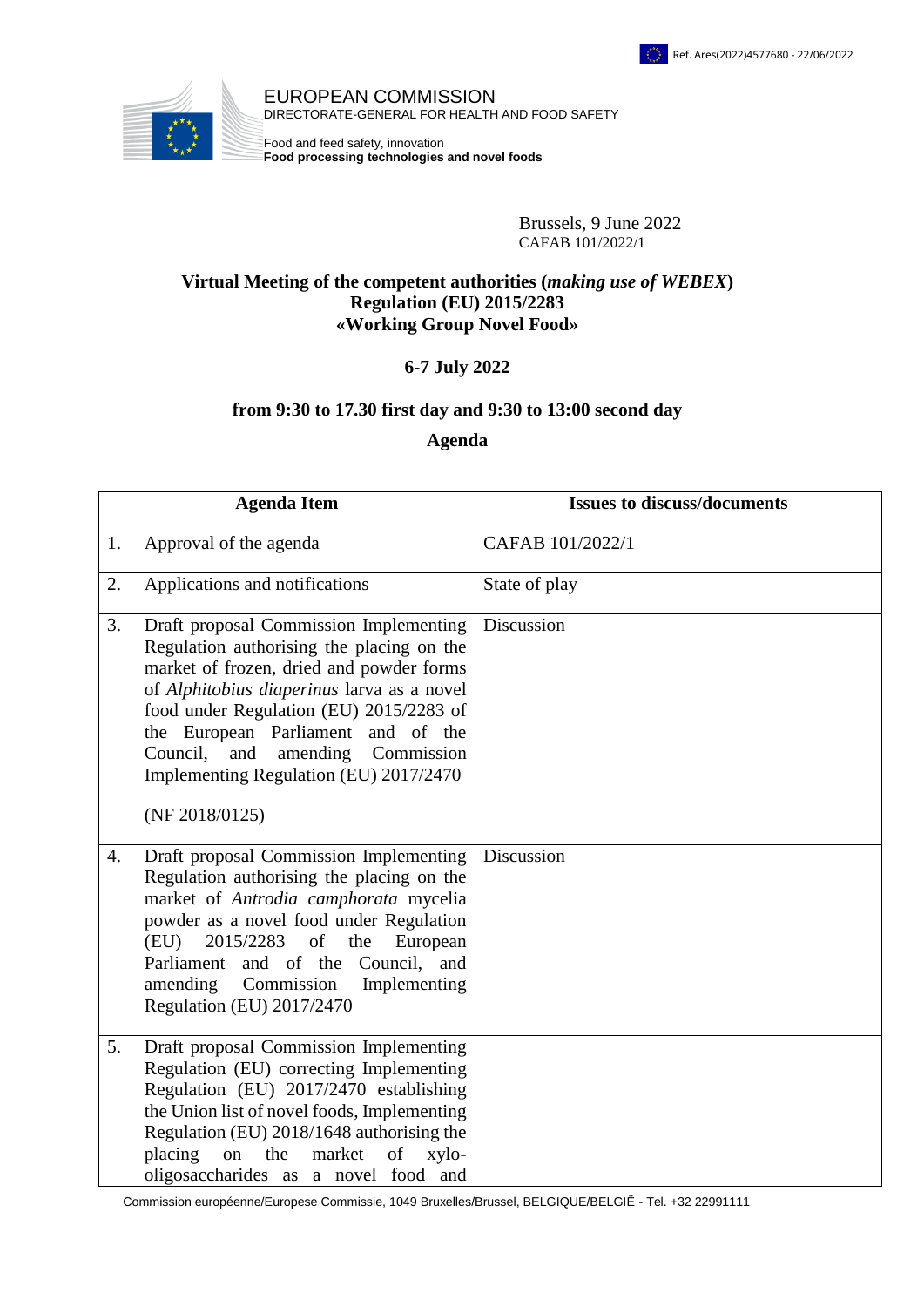|     | Implementing Regulation (EU) 2021/96<br>authorising the placing on the market of 3'-<br>sialyllactose sodium salt as a novel food.                                                                                                                                                         |             |
|-----|--------------------------------------------------------------------------------------------------------------------------------------------------------------------------------------------------------------------------------------------------------------------------------------------|-------------|
| 6.  | Commission<br>Draft<br>Implementing<br>Regulation (EU) authorising the placing on<br>the market of nuts of Canarium ovatum<br>Engl. as a traditional food from a third<br>amending Implementing<br>country and<br>Regulation (EU) 2017/2470<br>(NF 2019/0925)                              | Discussion  |
| 7.  | Commission<br>Draft<br>Implementing                                                                                                                                                                                                                                                        | Discussion  |
|     | Regulation (EU) authorising the placing on<br>the market of vitamin D2 mushroom<br>powder as a novel food under Regulation<br>of<br>2015/2283<br>the<br>(EU)<br>European<br>and of the Council<br>Parliament<br>and<br>amending<br>Commission<br>Implementing<br>Regulation (EU) 2017/2470 |             |
|     | (NF 2019/1471)                                                                                                                                                                                                                                                                             |             |
| 8.  | Galacto-oligosaccharides                                                                                                                                                                                                                                                                   | Discussion  |
| 9.  | Commission<br>Draft<br>Implementing<br>Regulation authorising the placing on the<br>market of partially defatted house cricket<br>(Acheta domesticus) powder and amending<br>Implementing Regulation (EU) 2017/2470<br>(NF 2019/1227)                                                      | Discussion. |
|     | 10. Draft<br>Commission<br>Implementing                                                                                                                                                                                                                                                    | Discussion  |
|     | Regulation authorising the placing on the<br>market of lacto-N-tetraose and amending<br>Implementing Regulation (EU) 2017/2470                                                                                                                                                             |             |
|     | (NF 2020/1809)                                                                                                                                                                                                                                                                             |             |
|     | 11. Draft<br>Commission<br>Implementing<br>Regulation authorising the placing on the<br>market of beta-lactoglobulin and amending<br>Implementing Regulation (EU) 2017/2470<br>(NF 2020/1707)                                                                                              | Discussion  |
|     |                                                                                                                                                                                                                                                                                            |             |
| 12. | Commission<br>Draft<br>Implementing<br>Regulation authorising the placing on the<br>market of Bovine Milk Osteopontin and<br>amending Implementing regulation (EU)<br>2017/2470                                                                                                            | Discussion  |